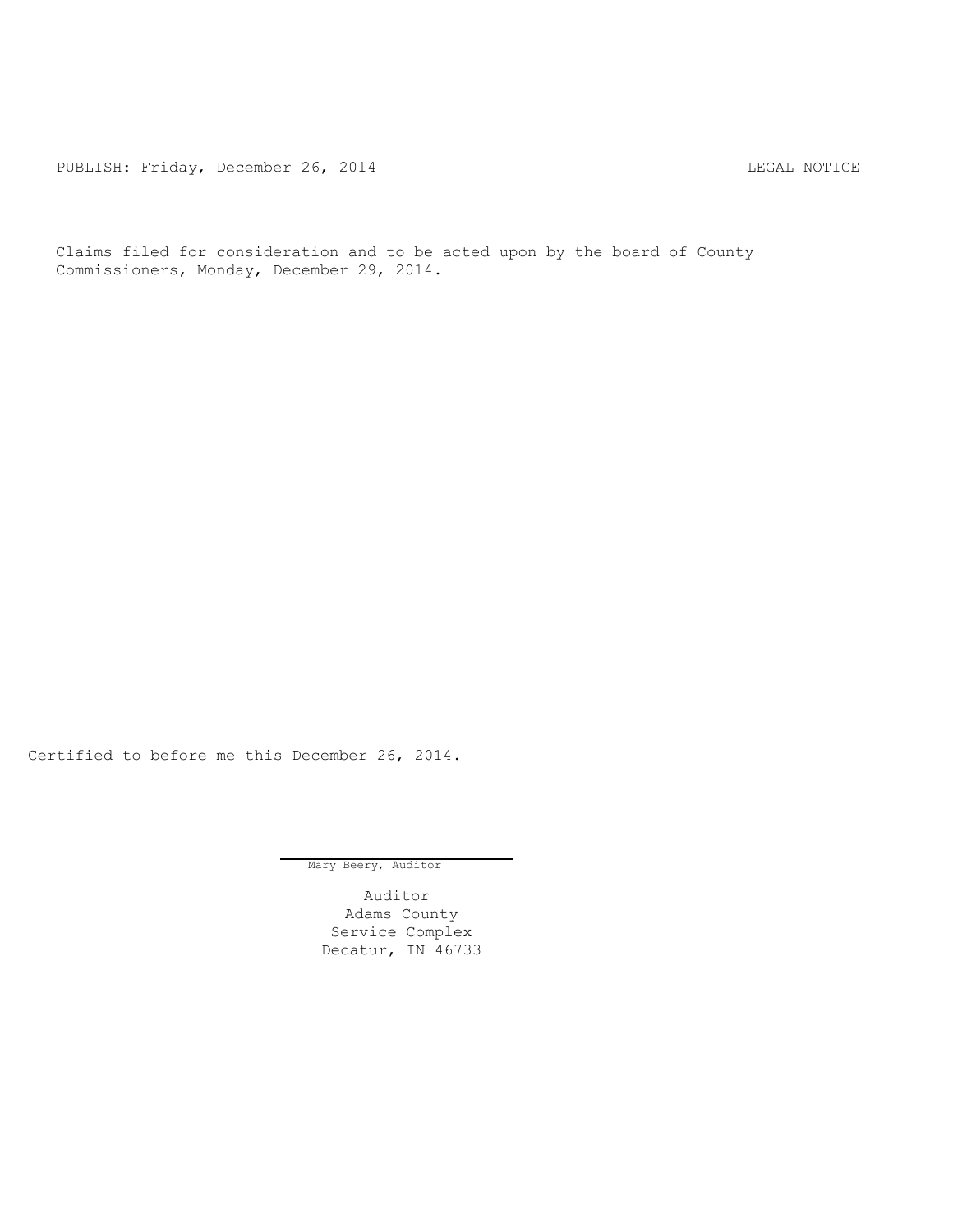

## **Claims Docket for Newspaper Adams County, Indiana**

## For Period: **12/2/2014** to **12/15/2014**

*313 W. Jefferson St. Decatur, IN 46733 (219) 724-2600*

## Date Claims to be Paid: **12/29/2014**

| <b>Vendor</b>                          | <b>Amount</b> | <b>Vendor</b>                            | <b>Amount</b>         |
|----------------------------------------|---------------|------------------------------------------|-----------------------|
| Adams Memorial Hospital                | 901.75        | Indiana Michigan Power                   | 10,781.01             |
| American Wire Rope & Sling             | 1,003.59      | Appraisal Research Corporation           | 7,132.58              |
| Beam, Longest, And Neff                | 2,537.32      | Berne Tri-Weekly News                    | 107.83                |
| Suburban Propane LP                    | 55.00         | <b>Chet's Pest Control</b>               | 30.00                 |
| Cintas Location #338                   | 54.35         | City Of Decatur                          | 4,354.86              |
| Decatur True Value                     | 191.15        | Dealership Holdings LLC                  | 66.51                 |
| Craigville Telephone Comp              | 119.00        | Decatur Chamber Of Commerce              | 50.00                 |
| Decatur Daily Democrat                 | 374.08        | <b>Decatur Dental Services</b>           | 147.55                |
| <b>Decatur Postmaster</b>              | 864.00        | Douglas L. Bauman                        | 105.00                |
| Erie Haven                             | 1,716.40      | First Bank Of Berne                      | 25.00                 |
| Geneva Police Department               | 64.00         | Gordon Food Service                      | 5,551.90              |
| Graybar                                | 123.38        | Grimm's Auto                             | 109.29                |
| Hilty Engine Service                   | 134.39        | Indiana Stamp Company, Inc.              | 105.36                |
| <b>Innovative Concepts</b>             | 314.00        | J & K Communications, Inc.               | 1,298.67              |
| The Janitors Supply Company, Inc.      | 142.20        | Racquel Werich                           | 28.16                 |
| Kiess Electric                         | 186.40        | Mark S. Gresla, MD                       | 480.25                |
| Monroe Water Department                | 110.52        | Nationwide Life Insurance                | 525.00                |
| Nipsco                                 | 837.41        | Patrick R Miller                         | 104.28                |
| Portland Motor Parts, Inc              | 71.15         | Professional Software Cor                | 35.00                 |
| Roger Thompson                         | 60.00         | Selking International                    | 1,343.70              |
| Sherwin-Williams                       | 30.46         | Print Shop                               | 367.02                |
| Top Supply Company                     | 146.60        | Treasurer of Adams County                | 5,500.00              |
| Tri-State First Aid                    | 36.85         | Welder Services, Inc.                    | 70.11                 |
| West Payment Center                    | 508.20        | Christopher E. Harvey                    | 136.59                |
| Burry, Herman, Miller & Brown, P.C.    | 20,001.64     | Adams County Highway Department          | 2,404.51              |
| Adams County Automotive Supply, Inc.   | 47.25         | Purdue University                        | 1,391.28              |
| Myers Floor Covering & Furniture       | 1,106.40      | Waste Management                         | 65.89                 |
| Indiana Assoc. Of County Commissioners | 950.00        | B Secure Alarm Systems, Inc.             | 490.68                |
| Universal Metalcraft, Inc.             | 186.00        | Tri County Excavating                    | 12,990.00             |
| Don Myers Plumbing                     | 254.36        | Youth Opportunity Center, Inc            | 1,960.00              |
| Indiana Judges Associatio              | 200.00        | Zurcher's Best-One Tire & Auto Care, Inc | 11,901.71             |
| Tom Magnan/Special Needs               | 669.61        | Charles M. Tooley                        | 315.48                |
| Indiana County Treasurers' Association | 50.00         | Emil W. Meyer                            | 60.00                 |
| Hunt's Appliance Service               | 2,766.26      |                                          |                       |
|                                        |               | Harvest Land Co-op                       | 25,345.80<br>2,457.50 |
| Wal-Mart                               | 322.18        | Adams County Truck Repair, Inc.          |                       |
| Beth A. Webber                         | 7,148.00      | Adams County Sheriff's Department        | 124.00                |
| ERS Wireless Communications            | 1,570.90      | Michael G. Werling                       | 600.00                |
| Professional Food Equipment & Service  | 1,144.20      | Emergency Management Alliance of IN, Inc | 80.00                 |
| Connie Ellenberger                     | 31.68         | Troyer's Market LLC                      | 6,504.17              |
| Kimberly A. Jackson                    | 1,698.20      | Adams/Wells Crisis Center                | 100.00                |
| Uricks Trucking                        | 1,386.00      | <b>Tracy Heltz Noetzel</b>               | 702.96                |
| Larry Weaver                           | 1,539.19      | Jodi Mawhorr                             | 73.87                 |
| <b>Kinsey Brooks</b>                   | 379.24        | Alpine Falls, Inc.                       | 16.48                 |
| Deborah A. Schantz                     | 101.25        | Verizon Wireless                         | 1,084.13              |
| <b>Stationair's Express</b>            | 2,905.57      | Habegger's Ace Lumber #4488              | 34.98                 |
| Schwartz Blacksmith, LLC               | 22.68         | Carrot-Top Industries                    | 185.61                |
| Cintas Location #G64                   | 955.66        | LBH Chemical & Industrial                | 1,303.47              |
| League for the Blind & Disabled        | 90.00         | Carrie Freeman                           | 186.65                |